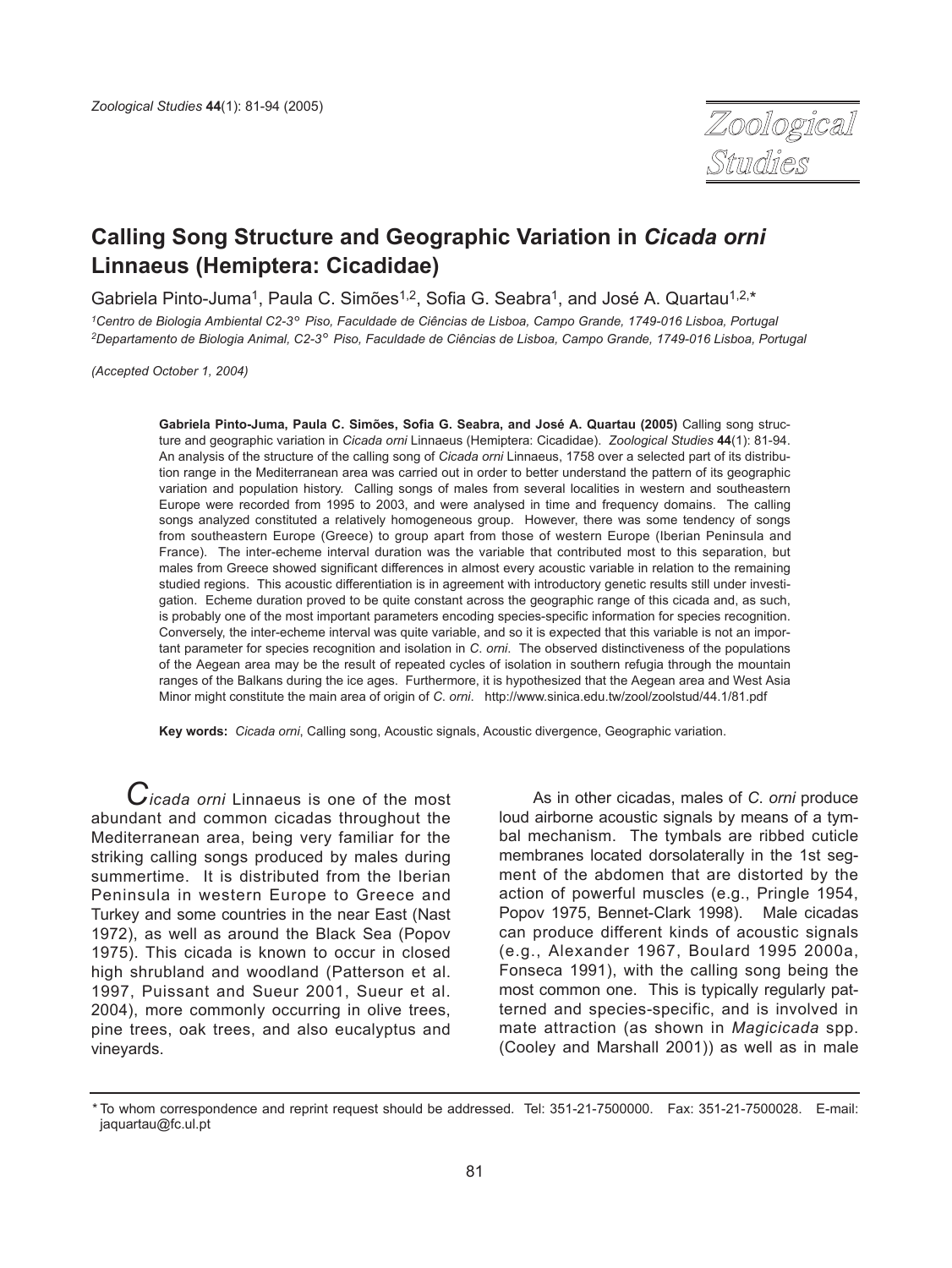aggregation and chorusing (as in *C*. *mordoganensis* (Simões et al. 2000) or in other cicadas as referred to by, for instance, Villet (1992) and Fonseca and Revez (2002). Therefore, according to Paterson's recognition concept of species, the calling song constitutes a distinct specific-mate recognition system (SMRS) that should remain relatively constant by stabilizing selection across the distribution range of the species (Paterson 1985).

*Cicada orni* belongs to a complex of species which are morphologically very similar but which differ mostly in the calling songs that males produce. Thus, the study of these acoustic signals is very important in the delimitation of close species, as well as to better understand the speciation process.

Several authors have described the calling song of *C*. *orni* (e.g., Popov 1975, Joermann and Schneider 1987, Fonseca 1991, Boulard 1995) for a few local populations of this species. However, studies on the acoustic variation across the distribution area of cicadas are rare, with the exception of some work on American cicadas (e.g., Moore 1993). For *C*. *orni*, introductory comparisons of the calling songs in populations from southern France with those from the former USSR showed no obvious geographic variation (Claridge et al. 1979, Claridge 1985). Later, Quartau et al. (1999), when comparing Portuguese with Greek populations, revealed some geographic variation in *C*. *orni* songs.

The present paper is a more-thorough analysis of the structure of the calling song of *C*. *orni* over a wider distribution range of the species in the Mediterranean region in order to complement previously known data and to better understand the pattern of its geographic variations.

## **MATERIAL AND METHODS**

Males of *C*. *orni* from several populations of several different regions along the geographic distribution of the species were recorded during the hottest season (June to Aug.) from 1995 to 2003. Eight populations from the Iberian Peninsula region, three from the south of France, seven from continental Greece, and one specimen each from Corsica and Turkey, totaling 176 specimens, were sampled (Fig. 1, Table 1). Some of the French recordings, as well as the recording from Corsica were provided by Jérôme Sueur (Muséum national were provided by beforme duedin (M)

Males were first located by their calling songs, and their songs recorded, followed by collection of specimens by hand or by means of a sweep net. Most of the recordings were carried out using a Sony Dat recorder (TCD-D10 ProII and TCD-D8; at frequency ranges of 20~22,000 and 20~20,000 Hz, respectively, and at a sampling frequency of 44.1 kHz) connected to a dynamic Sony F-780 microphone or a Telinga Pro4PiP microphone (with frequency responses of 50~18,000 and 40~18,000 Hz, respectively). Other recordings were made using a UHER 4200 Report Monitor (with a sampling frequency of 44.1 kHz and a frequency range of 20~25,000 Hz) with an AKG D202 dynamic microphone. The microphone was placed at a distance of at least 30 cm from the calling insect. Acoustic recordings and specimens were kept in the Department of Animal Biology with one of the authors (J.A.Q.).



**Fig. 1.** Map showing sampling localities for *Cicada orni* acoustic signals (for abbreviations see table 1).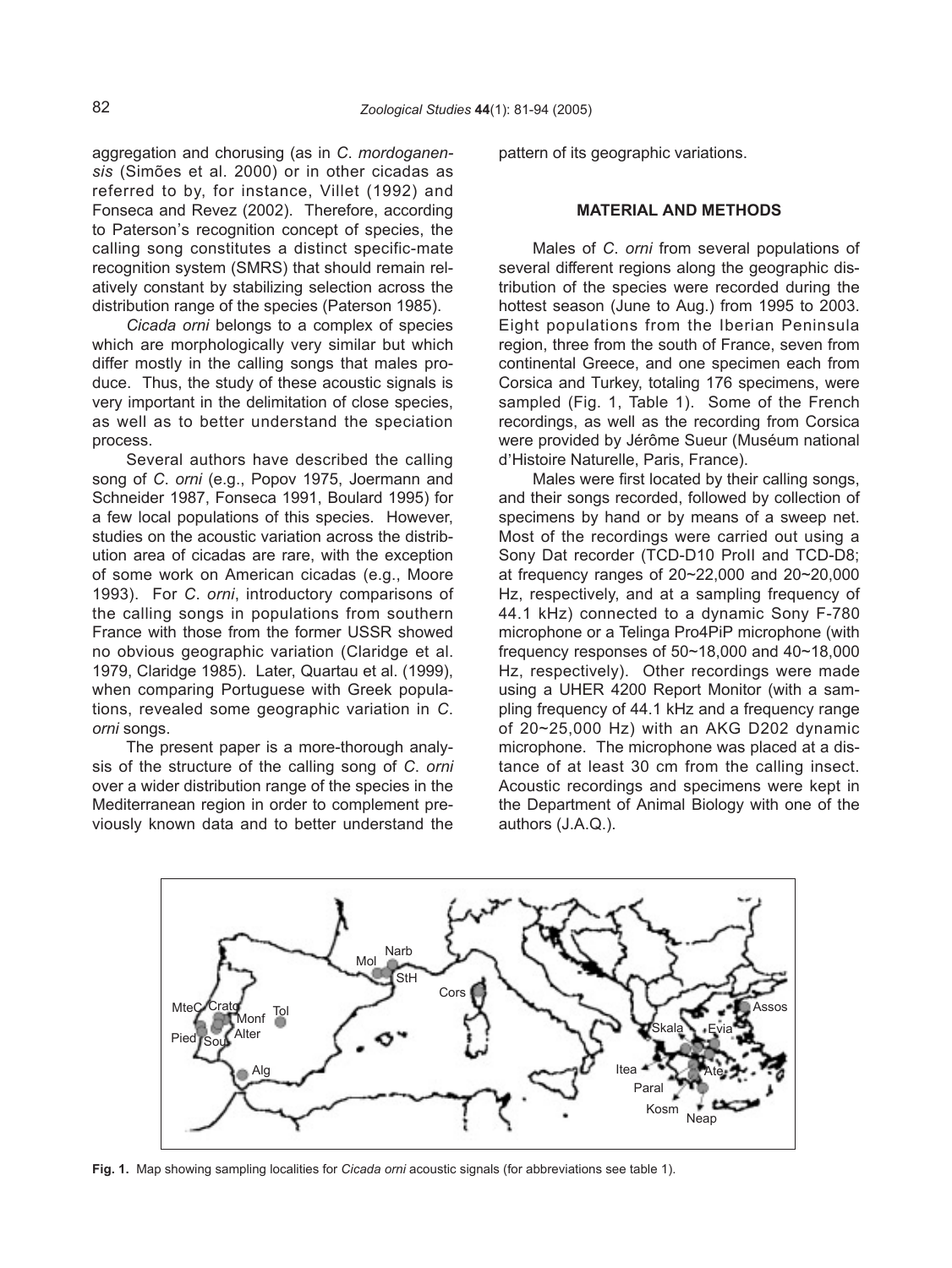Recordings were taken between 09:00 and 18:00 with temperatures ranging from 23 to 38°C.

Sound recordings were digitized using the software Avisoft-SASLab Pro (Specht 2002) at a sampling rate of 44.1 kHz and a resolution of 16 bits, and the time and frequency domains were analyzed. For each specimen, whenever possible, a 1-min recording was used to produce oscillograms, sonagrams (or spectrograms), and mean amplitude spectra (Fig. 2). In the frequency domain, spectra were computed using Fast Fourier transformation with a resolution of 512 points and a Hamming Window.

Avisoft software allows the automatic measurement of time variables derived from the spectrogram, namely the number and duration of acoustic elements (in this case the echemes, which are composed of groups of pulses), and the duration of the interval between them (interecheme interval). Spectrum-based variables (peak frequency, minimum frequency, maximum frequency, bandwidths, and quartiles) were also

automatically obtained for each echeme (Fig. 2, Table 2). All frequency measurements were calculated from the mean spectrum of each echeme. Time and frequency measurements of the echemes were then averaged, and the mean was taken as the value of the variable for each specimen.

Due to a strong background noise of chorusing cicadas in some samples, which prevented the distinction of pulses, variables like the number of pulses per unit of time were discarded. Moreover, missing data relative to temperature in some populations did not allow us to take this environmental factor into account.

The selected variables were measured for each specimen analyzed. Statistical tests were made using STATISTICA 6.0 software (StatSoft 2001). Variables were not normally distributed, and so nonparametric tests were applied.

The correlation coefficients (Spearman rank order correlations) between all pairs of variables were calculated to determine the relationship

**Table 1.** Sampled populations of *Cicada orni* with abbreviation names (Abbrev.), number of specimens recorded for sound analyses (*n*), dates of recording, and ambient temperatures

| Locality                                  | Abbrev. n   |                   | Dates of recording   | Temperature range $(^{\circ}C)$ |
|-------------------------------------------|-------------|-------------------|----------------------|---------------------------------|
| <b>IBERIAN PENINSULA</b>                  |             |                   |                      |                                 |
| Algeciras (Andalucía, Spain)              | Alg         | 10                | 5 Aug. 2001          | $31 - 34$                       |
| Sousel (Alto Alentejo, Portugal)          | Sou         | 11                | 27 June 2003         | $27 - 30$                       |
| Alter-do-Chão (Alto Alentejo, Portugal)   | Alter       | 7                 | 6~9 Aug. 1997        | $25 - 30$                       |
| Monforte (Alto Alentejo, Portugal)        | Monf        | 16                | 25 July~7 Aug. 1997  | $23 - 38$                       |
| Crato (Alto Alentejo, Portugal)           | Crato       | 8                 | 27 June 2001         | $24 - 26$                       |
| Piedade (Arrabida, Estremadura, Portugal) | Pied        | 10                | 19 July~12 Aug. 1995 |                                 |
| Monte-da-Caparica (Estremadura, Portugal) | <b>MteC</b> | $\overline{7}$    | 16~22 Sept. 1997     | $25 - 30$                       |
| Toledo (Castilla-La Mancha, Spain)        | Tol         | 2                 | 5 July 2000          | $\overline{a}$                  |
| <b>FRANCE</b>                             |             |                   |                      |                                 |
| Molitg-les-Bains (Languedoc-Roussillon)   | Mol         | 10                | 17 July 2001         | 27                              |
| St Hippolyte (Languedoc-Roussillon)       | StH         | 11                | 14 and 17 July 2001  | $26 - 33$                       |
| Narbonne (Languedoc-Roussillon)           | Narb        | 8                 | 16 July 2001         | 26                              |
| <b>CORSICA</b>                            | Cors        | 1                 |                      |                                 |
| <b>GREECE</b>                             |             |                   |                      |                                 |
| Itea (Athika)                             | Itea        | 24                | 26 and 29 June 2002  |                                 |
| Skala (Athika)                            | Skala       | 4                 | 29 June 2002         |                                 |
| Evia (Athika)                             | Evia        | $12 \overline{ }$ | 29 June 2002         |                                 |
| Athens (Athika)                           | Ate         | 18                | 9~10 July 1997;      |                                 |
|                                           |             |                   | 15 July 1998         |                                 |
| Paralio (Peloponnese)                     | Paral       | 7                 | 24 June 2002         |                                 |
| Kosmas (Peloponnese)                      | Kosm        | $\mathcal{P}$     | 24 June 2002         |                                 |
| Neapolis (Peloponnese)                    | Neap        | 7                 | 25 June 2002         |                                 |
| <b>TURKEY</b>                             |             |                   |                      |                                 |
| Assos (Aegean coast)                      | Assos       | 1                 | 27 June 2003         | 33                              |
| <b>TOTAL</b>                              |             | 176               |                      |                                 |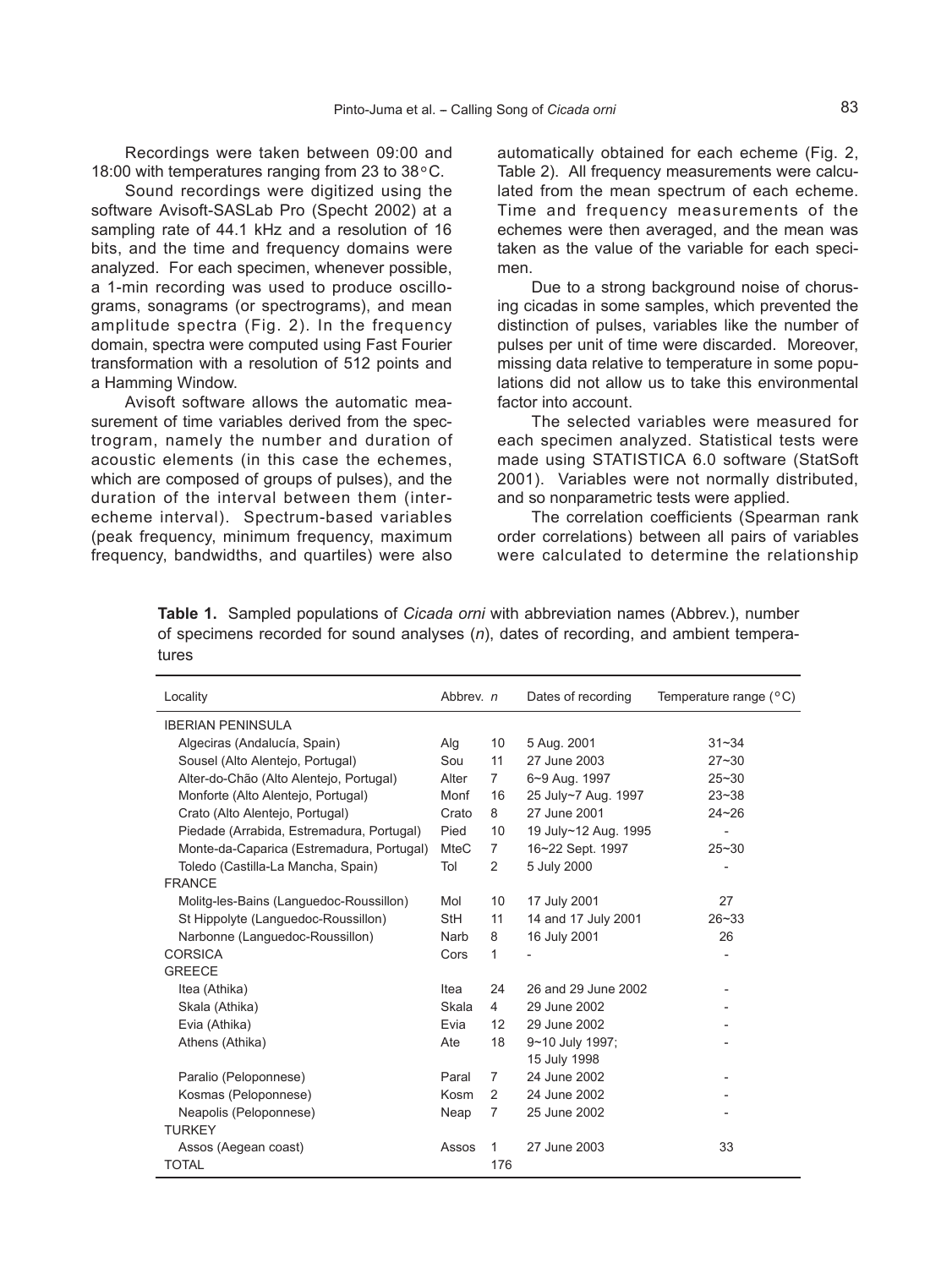between each pair of variables.

To compare the amount of acoustic variation in specimens, populations, or regions, the coefficient of variation (CV) corrected for small samples (Sokal and Rohlf 1981) was applied: *CV* = 100 x (1 + 1/4*N*) x SD/Average; where *N* is the sample size and *SD* is the standard deviation. Since the CV is simply the standard deviation expressed as a percentage of the mean, it allows comparisons of variation between sets of data even when the averages greatly differ. The coefficients of variation for each variable were compared at the intra-individual (CVind), intra-population (CVpop), and intraregional (CVreg) levels.

Altogether, 176 cicadas were analyzed for 13 acoustic variables. In order to reduce the dimen-

| Variable              | Description                                                                                               |
|-----------------------|-----------------------------------------------------------------------------------------------------------|
| No. of echemes/s      | Number of elements per second                                                                             |
| Echeme duration       | Duration of each element from start to end (ms)                                                           |
| Inter-echeme interval | Duration between the end of one element and the beginning of the following one (ms)                       |
| Echeme period         | Duration between the start of one element and the beginning of the following one (ms)                     |
| Echeme/inter-echeme   | Ratio between the echeme duration and the inter-echeme interval                                           |
| interval ratio        |                                                                                                           |
| Peak frequency        | Frequency of the maximum amplitude on the spectrum                                                        |
| Minimum frequency     | Lowest frequency having an amplitude exceeding the threshold (-20 dB)                                     |
| Maximum frequency     | Highest frequency having an amplitude exceeding the threshold (-20 dB)                                    |
| <b>Bandwidth</b>      | Difference between the maximum and minimum frequencies (Hz)                                               |
| 25% Quartile          | Frequency below which 25% of the total energy of the spectrum resides                                     |
| 50% Quartile          | Frequency below which 50% of the total energy of the spectrum resides (mean frequency of the<br>spectrum) |
| 75% Quartile          | Frequency below which 75% of the total energy of the spectrum resides                                     |
| 75% Quartile - 25%    | Difference between the upper (75% quartile) and lower (25% quartile) quartiles of the spectrum            |
| Quartile              | (a measure of the pureness of the sound)                                                                  |





**Fig. 2.** Calling song of *Cicada orni*. (A) Oscillogram (amplitude vs. time); (B) sonagram or spectrogram (frequency vs. time); and (C) mean amplitude spectrum (frequency vs. amplitude).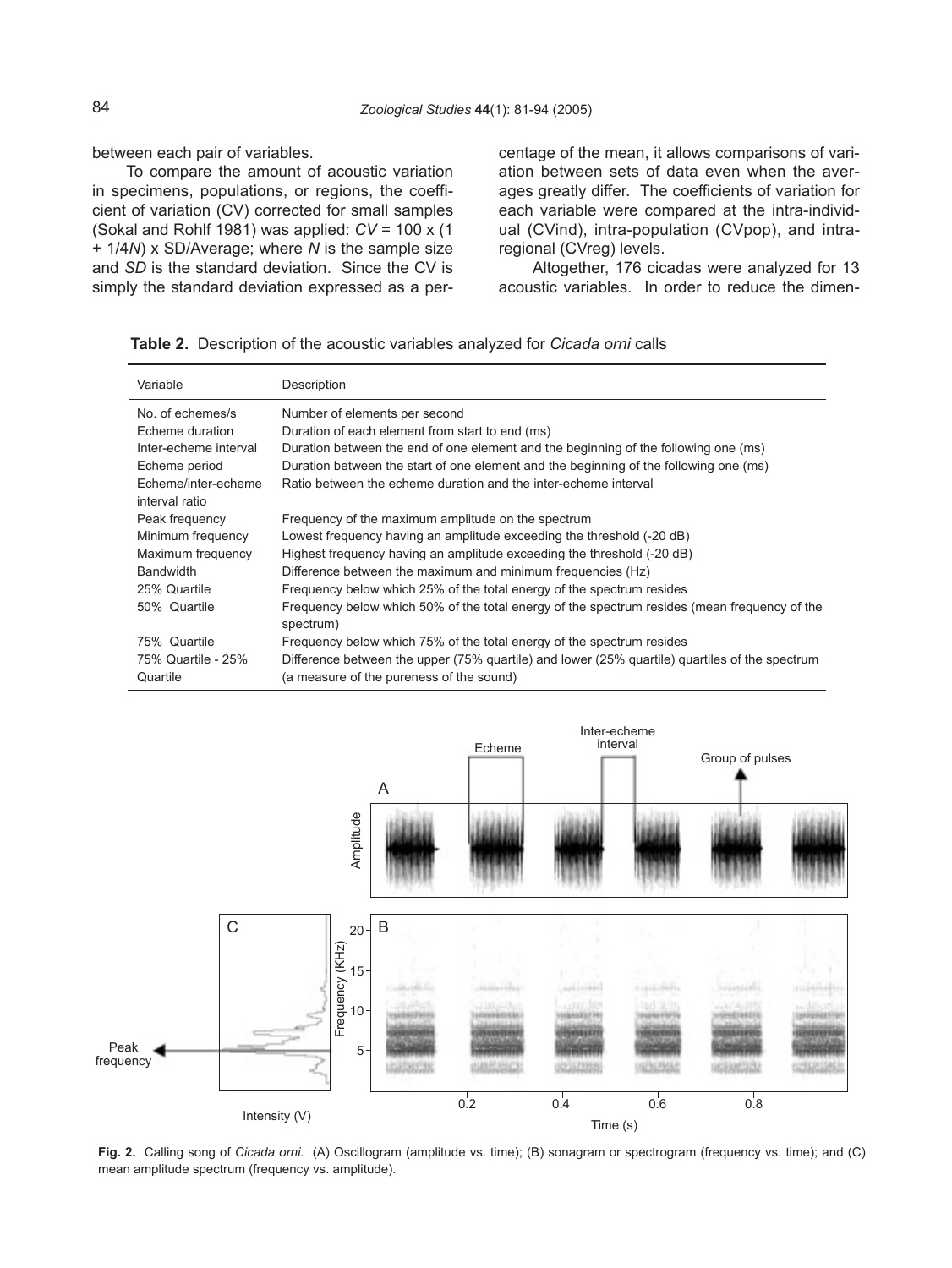sionality of the data matrix and to test for intraspecific acoustic differentiation among these specimens, an ordination through principal component analysis (PCA) was carried out. Data were standardized. The Kaiser criterion was used to retain only components with eigenvalues greater than 1. After this analysis, Kruskal-Wallis (KW) nonparametric tests were used to compare component scores between different regions. When results were significant (*p* < 0.05), Mann-Whitney U tests (MW) were performed to compare pairs of regions (Dytham 2003).

Kruskal-Wallis nonparametric tests were also used to compare several independent samples (regions or populations) for each acoustic variable, followed by Mann-Whitney U tests for 2-sample comparisons when the KW tests were significant (Dytham 2003).

#### **RESULTS**

The calling song of *C*. *orni* is produced by males which can sing continuously from a single site for hours, sometimes chorusing with other males. It is made up of a regular repetition of echemes, which are composed of a variable number of groups of pulses (Fig. 2).

Descriptive statistics of all the acoustic variables analyzed for all specimens studied are shown in table 3. This signal can be described in the time domain as having echemes of  $0.08 \pm 0.03$ (average ± standard deviation) s in duration separated by intervals of  $0.15 \pm 0.07$  s. The spectral characteristics of the signal showed a peak frequency of  $4825 \pm 486$  Hz, and a bandwidth (at -20  $dB$ ) of 7233  $\pm$  1437 Hz. Moreover, the mean frequency was  $5544 \pm 441$  Hz, and the frequency difference between the upper and lower quartiles of these species was relatively small  $(2357 \pm 585 \text{ Hz})$ compared with those of other cicada species. The calling songs were more variable in the time (with CVs which ranged from 27.80% to 75.25%) than in frequency domain (with CVs which ranged from 7.60% to 24.84%).

Strong nonparametric correlations between frequency variables were detected (e.g.,  $R_s$  (peak frequency vs. 25% quartile) = 0.84;  $R_s$  (bandwidth vs. maximum frequency) = 0.97; *p* < 0.001). On the other hand, no significant correlations were found between the time and frequency variables. Also, time variables such as echeme duration and the interval between echemes were weakly but significantly correlated  $(R<sub>S</sub> = -0.35; p < 0.001)$ .

Recordings taken using either the Sony or UHER recorders were compared for the three French populations for which there were specimens recorded with Sony and others with UHER. It was found that there were some high-frequency components in the recordings taken with UHER which did not appear in the recordings taken with Sony. As such, the acoustic variables of maximum frequency, bandwidth, quartile 75%, and the difference between the upper and lower quartiles were significantly higher for the UHER recordings (MW tests,  $p < 0.05$ ). The opposite was found with the minimum frequency (Fig. 3). On account of this, the UHER recordings for these variables (two from

**Table 3.** Descriptive statistics of the acoustic variables of *Cicada orni* specimens. *n*, number of specimens recorded for sound analyses; SD, standard deviation; CV, coefficient of variation

| Variable                           | n   | Average $\pm$ SD      | Minimum | Maximum  | CV(%) |
|------------------------------------|-----|-----------------------|---------|----------|-------|
| No. of echemes/s                   | 176 | $4.69 \pm 1.30$       | 2.23    | 7.49     | 27.80 |
| Echeme duration (s)                | 176 | $0.08 \pm 0.03$       | 0.03    | 0.21     | 36.42 |
| Inter-echeme interval (s)          | 176 | $0.15 \pm 0.07$       | 0.06    | 0.36     | 48.28 |
| Echeme period (s)                  | 176 | $0.23 \pm 0.07$       | 0.13    | 0.45     | 30.82 |
| Echeme/inter-echeme interval ratio | 176 | $0.71 \pm 0.53$       | 0.17    | 3.31     | 75.23 |
| Peak frequency (Hz)                | 176 | $4824.84 \pm 485.61$  | 3851.22 | 6584.29  | 10.08 |
| Minimum frequency (Hz)             | 158 | $2191.43 \pm 390.84$  | 1244.27 | 4074.77  | 17.86 |
| Maximum frequency (Hz)             | 158 | $9430.15 \pm 1397.45$ | 6966.84 | 13347.91 | 14.84 |
| Bandwidth (-20 dB) (Hz)            | 158 | 7232.92 ± 1437.02     | 3626.52 | 11280.30 | 19.19 |
| 25% Quartile (Hz)                  | 176 | $4658.30 \pm 353.53$  | 3603.51 | 5784.14  | 7.60  |
| 50% Quartile (Hz) (mean freq.)     | 176 | $5544.42 \pm 440.93$  | 4611.31 | 6640.51  | 7.96  |
| 75% Quartile (Hz)                  | 158 | 7038.39 ± 751.82      | 5405.18 | 9948.06  | 10.70 |
| 75% Quartile - 25% Quartile (Hz)   | 158 | $2356.54 \pm 584.83$  | 1242.40 | 5205.60  | 24.84 |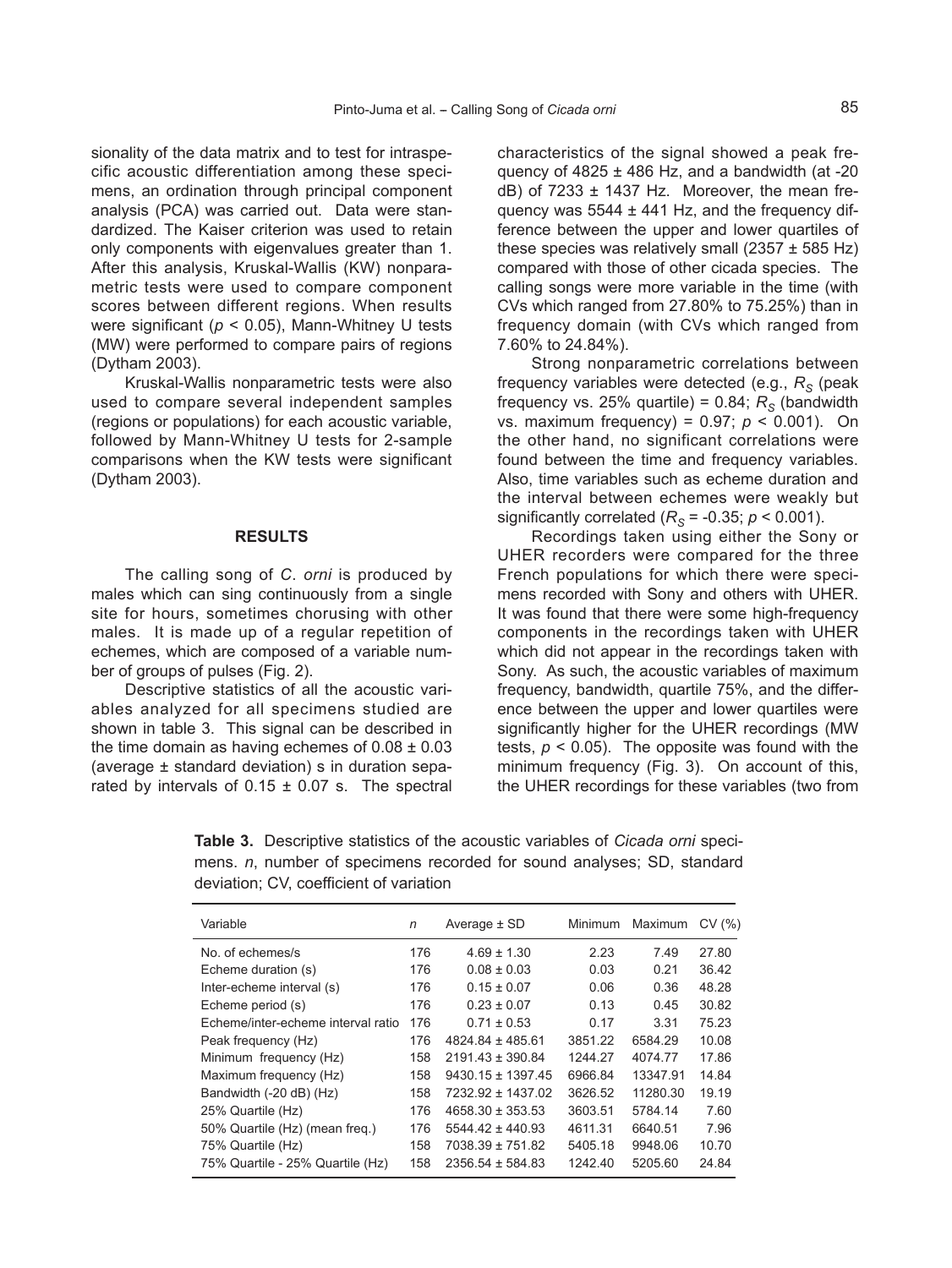Toledo, five from Molitg-les-Bains, six from St. Hippolyte, and three from Narbonne) were removed from the analysis.

Results of the principal component analysis are shown in figure 4. The 1st four components accounted for 89.06% of the total variation. More than half (64.5%) of the variation in the study was explained by the 1st two components, and more than 3/4 (78.08%) by the 1st three components  $(C1 = 38.83\%, C2 = 25.67\%,$  and  $C3 = 13.58\%$ ). There was no complete separation between the three different regions (Iberian Peninsula, France, and Greece) and/or populations for any combination of the 1st three axes, since specimens mostly appeared as a homogeneous group (Fig. 4).

However, when plotting components 1 and 2,

specimens from southeastern Europe (Greece) tended to group on the 3rd and 4th quadrants while those of western Europe (Iberian Peninsula and France) appeared mainly in the 1st and 2nd ones (Fig. 4). Thus, there was a slight separation along the 2nd axis (component 2). In fact, KW nonparametric analysis revealed significant differences for this axis between different regions. MW tests revealed significant differences between Greece and each of the other two regions for component 2, and also for component 1 when comparing Greece with the Iberian Peninsula.

Factor loadings were considerably high (Table 4) for some of the variables and considering that component 2 had the highest loading for interecheme interval duration (-0.92), this was the vari-



Bandwidth (Hz)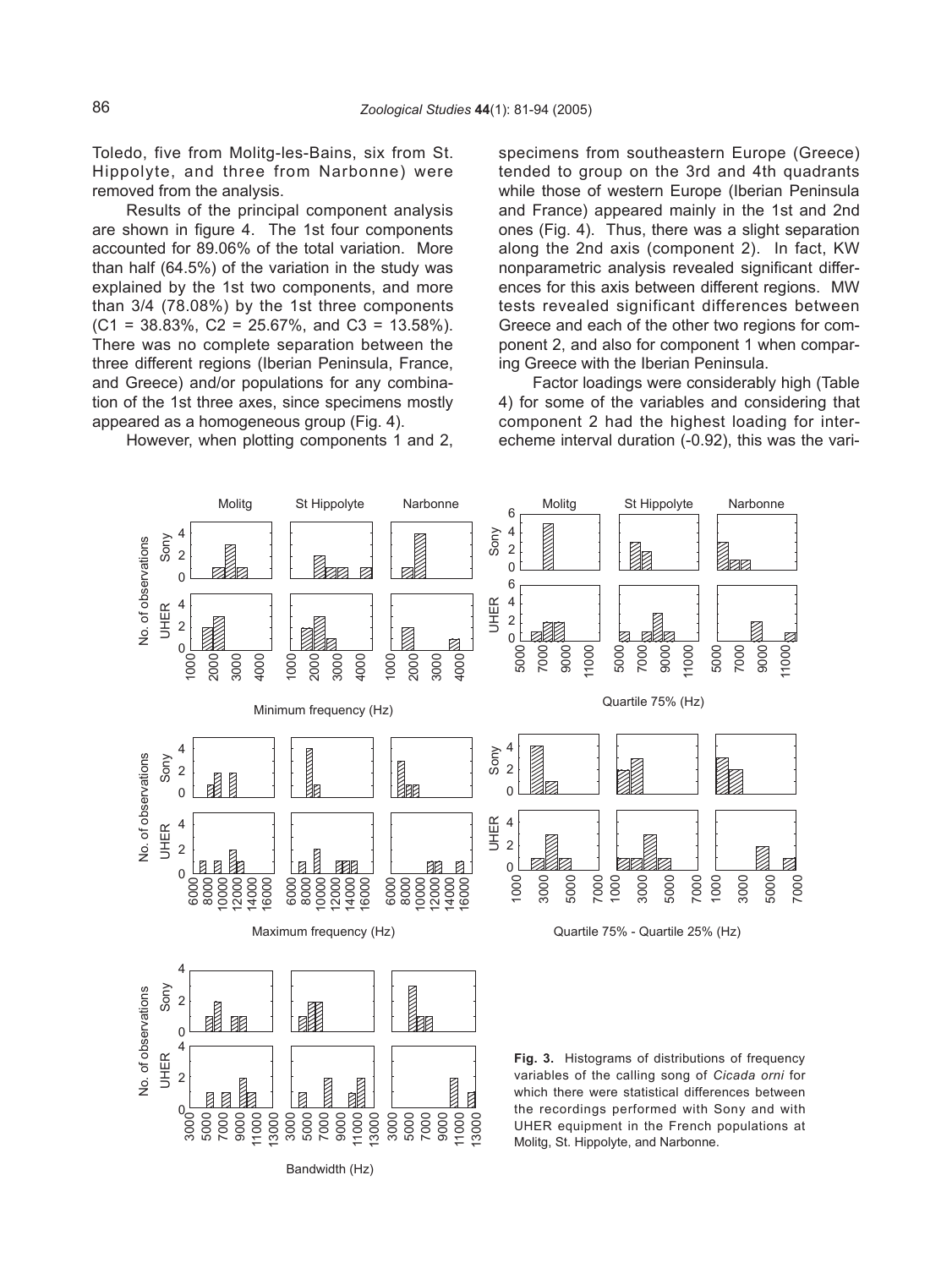

**Fig. 4.** Bidimensional diagrams of relationships between specimens of *Cicada orni* (176 OTUs) of the principal component analysis based on a correlation matrix between 13 acoustic characters.

able which contributed most to the separation between the populations of Greece and the other two regions. In fact, as shown below, Greek specimens had inter-echeme intervals of longer duration.

There were also significant differences between the populations of France and the Iberian Peninsula, but just for component 3, and which however explained only 13.58% of the total variation.

With respect to the Corsican and Turkish specimens, the Corsican one was grouped with the western European samples, while the Turkish one was grouped with the southeastern ones.

When only uncorrelated variables were used (echeme duration, inter-echeme interval duration, and difference between the upper and lower quartiles), the PCA results were similar (results not shown).

In a comparison of the three regions, the Iberian Peninsula, France, and Greece, the number of echemes per second, inter-echeme interval duration, and echeme period differed for each pair of regions (MW tests, *p* < 0.05). These differences were due to generally longer inter-echeme intervals in Greek cicadas, being intermediate in French cicadas and shorter in the Iberian ones (Fig. 5). The only acoustic variables for which there were no differences between regions (KW tests,  $p > 0.05$ ) were echeme duration, the  $75%$ quartile, and the difference between the upper and lower quartiles. For the remaining frequency vari-

**Table 4.** Factor loadings of the principal component analysis (PCA) based on a correlation matrix between 13 acoustic variables for *Cicada orni* (using 176 OTUs)

| Variable              | Component 1 | Component 2 | Component 3 | Component 4 |
|-----------------------|-------------|-------------|-------------|-------------|
| No of echemes/s       | $-0.222552$ | 0.851582    | 0.304946    | 0.283294    |
| Echeme duration       | $-0.177807$ | 0.269043    | $-0.792527$ | $-0.497948$ |
| Inter-echeme interval | 0.338561    | $-0.920525$ | 0.026469    | $-0.086444$ |
| Echeme period         | 0.285371    | $-0.858498$ | $-0.277505$ | $-0.282083$ |
| Echeme/inter-echeme   | $-0.233615$ | 0.672798    | $-0.584044$ | $-0.323306$ |
| interval ratio        |             |             |             |             |
| Peak frequency        | $-0.534498$ | $-0.474767$ | $-0.309437$ | 0.388026    |
| Minimum frequency     | $-0.818619$ | $-0.204684$ | 0.304262    | $-0.368513$ |
| Maximum frequency     | $-0.747884$ | $-0.314878$ | $-0.298219$ | 0.419953    |
| Bandwidth (-20 dB)    | $-0.902071$ | $-0.261265$ | $-0.050210$ | 0.145775    |
| 25% Quartile          | $-0.947363$ | $-0.044019$ | 0.075287    | $-0.044032$ |
| 50% Quartile          | $-0.766465$ | 0.136966    | 0.281331    | $-0.315707$ |
| 75% Quartile          | $-0.258655$ | 0.133888    | $-0.478907$ | 0.518750    |
| 75% Quartile - 25%    | $-0.914037$ | $-0.171322$ | 0.175947    | $-0.230332$ |
| Quartile              |             |             |             |             |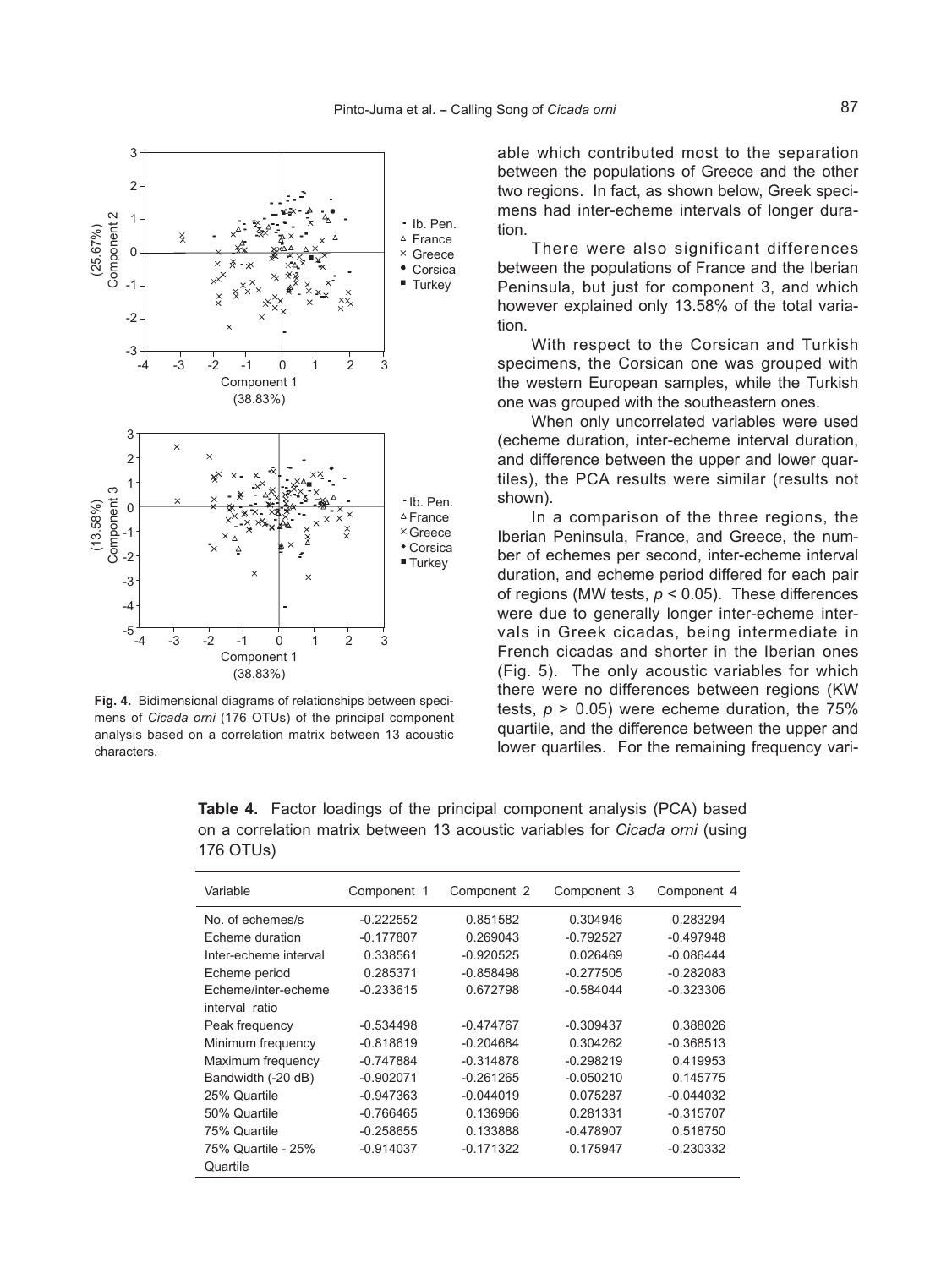ables, Greek samples showed significantly higher values than the others, while samples from the Iberian Peninsula and France were similar to each other. The minimum frequency was an exception; French populations differed from the remaining ones in having higher minimum frequencies. With respect to the ratio of echeme/interval, Greek samples showed lower values.

In Greece all of the variables showed some differences among populations (except for the ratio of the echeme/inter-echeme interval) (KW tests, *p* < 0.05). In the Iberian Peninsula and France, every time variable but not every frequency variable showed some differences among populations (KW tests,  $p < 0.05$ ). The frequency variables revealing significant differences among popula-



**Fig. 5.** Boxplots of the 13 acoustic variables of the calling song of *Cicada orni* investigated for the three regions (71 specimens from the Iberian Peninsula, 29 specimens from southern France, and 74 specimens from continental Greece). Different letters indicate that significant differences (Mann-Whitney, *p* < 0.05) exist between those regions.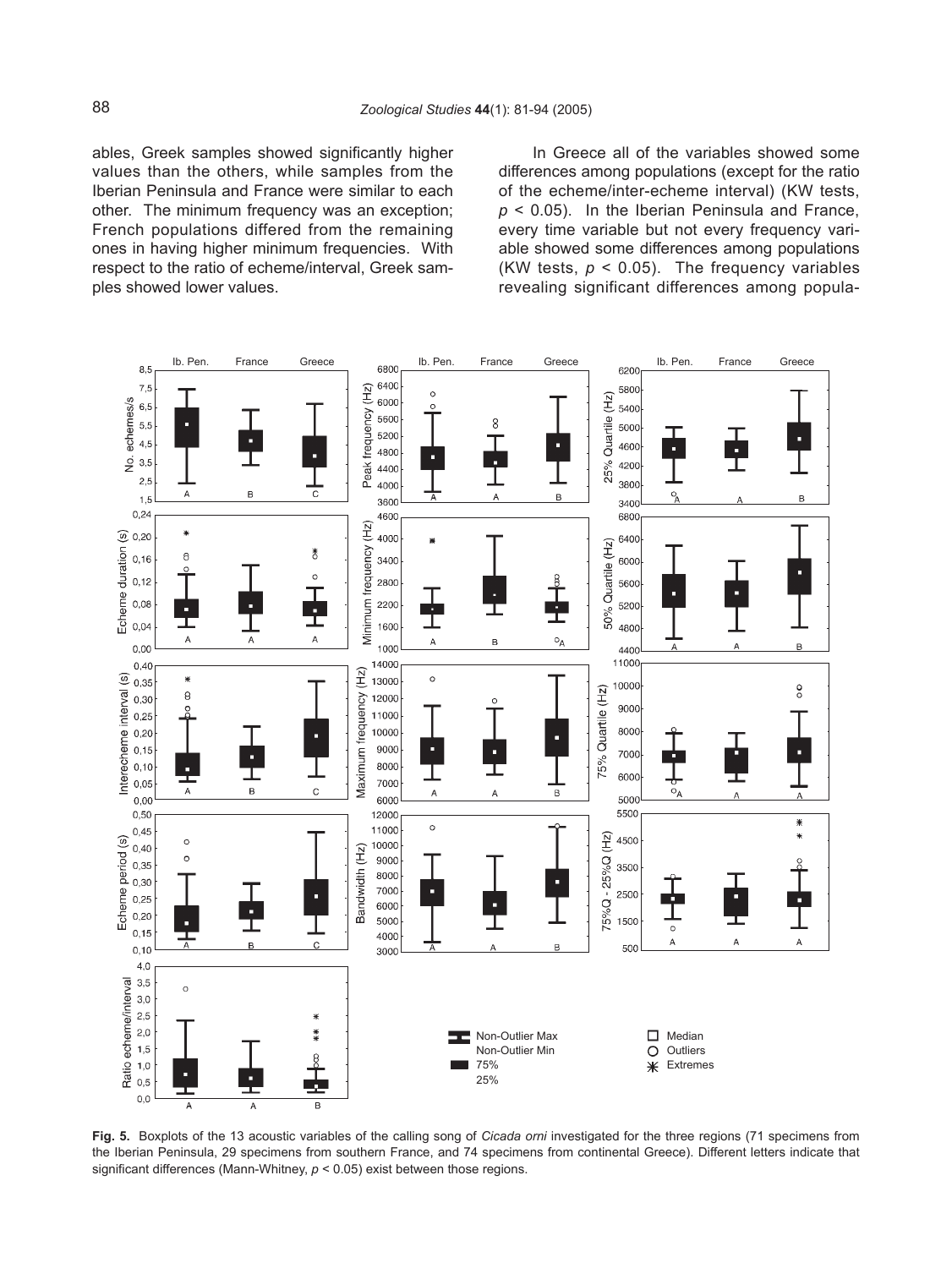tions on the Iberian Peninsula were the 25% quartile, the difference between the upper and lower quartiles, and the minimum and maximum frequencies. For the French samples, these variables were the 75% quartile, the difference between the upper and lower quartiles, and the minimum frequency.

Data for the calling song of *C*. *orni* by Joermann and Schneider (1987) and Popov (1975) for Yugoslavia and southern USSR, respectively, were closer to the values here obtained for the Iberian Peninsula and French cicadas than to the Greek ones, especially for the inter-echeme interval duration. In fact, the range of values of this variable obtained for Yugoslavian samples was 39~127 ms (Joermann and Schneider 1987), while that for southern USSR was 45~87 ms (calculated from Popov (1975) by subtracting the mean echeme duration from the mean period duration of each specimen). These values were closer to the median values obtained for the Iberian Peninsula and France (lower than 150 ms) than to the Greece median value (higher than 150 ms) (Fig. 5).

When comparing populations, some deviated quite obviously from the others for some variables (Fig. 6). The Sousel (Portugal) population specimens had, on average, longer inter-echeme intervals than the remaining Portuguese populations, which was also reflected in longer echeme periods and shorter ratios of echeme/interval (similar to the values found in Greek populations). The Toledo (Spain) population had lower 25% quartile and 50% quartile values, which might have been due to some interference of the recorded material (UHER). In Greece, the Kosmas population showed longer echemes and shorter intervals than the other Greek populations investigated.

In general, the frequency characters were found to be less variable than the time ones, as referred to above. This tendency was true at all three levels of the analysis. The variable presenting the highest coefficient of variation for all levels of comparison was the ratio of echeme/interval (CVind > 28%, CVpop > 48%, and CVreg > 43%). On the other hand, the variables with the lowest coefficients of variation at all levels were the 25%, 50%, and 75% quartiles (CVind < 3% and CVpop and CVreg < 10%) (Table 5). For most variables, the Greek cicadas showed a higher intra-individual coefficient of variation (CVind), a lower intra-population coefficient of variation (CVpop), and a higher intra-region coefficient of variation (CVreg), than did cicadas from the other regions (Table 5).

The mean intra-individual coefficients of variation were always lower than intra-population ones for all variables in all regions (Table 5), which allowed the use of a mean value of each variable measured for each specimen. In fact, the percentage of specimens presenting a CVind higher than the CVpop was always lower than 50% (with the exception of echeme duration for Greece) (Table 6).

In contrast, CVpop values were more similar to CVreg ones for most of the variables than were CVind relative to CVpop values (Table 5). Low percentages of populations with CVpop > CVreg were only found for the inter-echeme interval and echeme period, as well as the minimum frequency in the Iberian Peninsula, while Greece showed low values for echeme duration and the echeme/interval ratio (Table 6). These values were probably due to the atypical populations of Sousel (Portugal) and Kosmas (Greece) which, as referred to before, have very distinct values for these variables (Fig. 6).

#### **DISCUSSION AND CONCLUSIONS**

Detailed acoustic analyses of the time and frequency domains revealed some variations in the calling song among specimens and populations of *C*. *orni* and conform to previously known data. Values obtained in the present study for time and frequency variables of this song are within the range of variation observed in the former Yugoslavia (Joermann and Schneider 1987) and southern USSR (Popov 1975). The results obtained by Boulard (1995 2000b) in Provence (France) also fall within the observed range of the French populations of this study as well as of those reported by Fonseca (1991) for Portugal.

Principal component analysis indicated that in spite of some variations, the calling songs of *C*. *orni* investigated here constitute a relatively homogeneous group, without clear-cut acoustic differences as expected for conspecifics. However, some significant differences were found among regions, a fact not concordant with the prediction by Paterson (e.g., 1985) that specific mate recognition systems should be invariant within species. Songs from southeastern Europe (Greece) tended to group separately from those of western Europe (Iberian Peninsula and France), and the interecheme interval was the variable that contributed most to this separation. In fact, Greek male songs showed longer inter-echeme intervals on average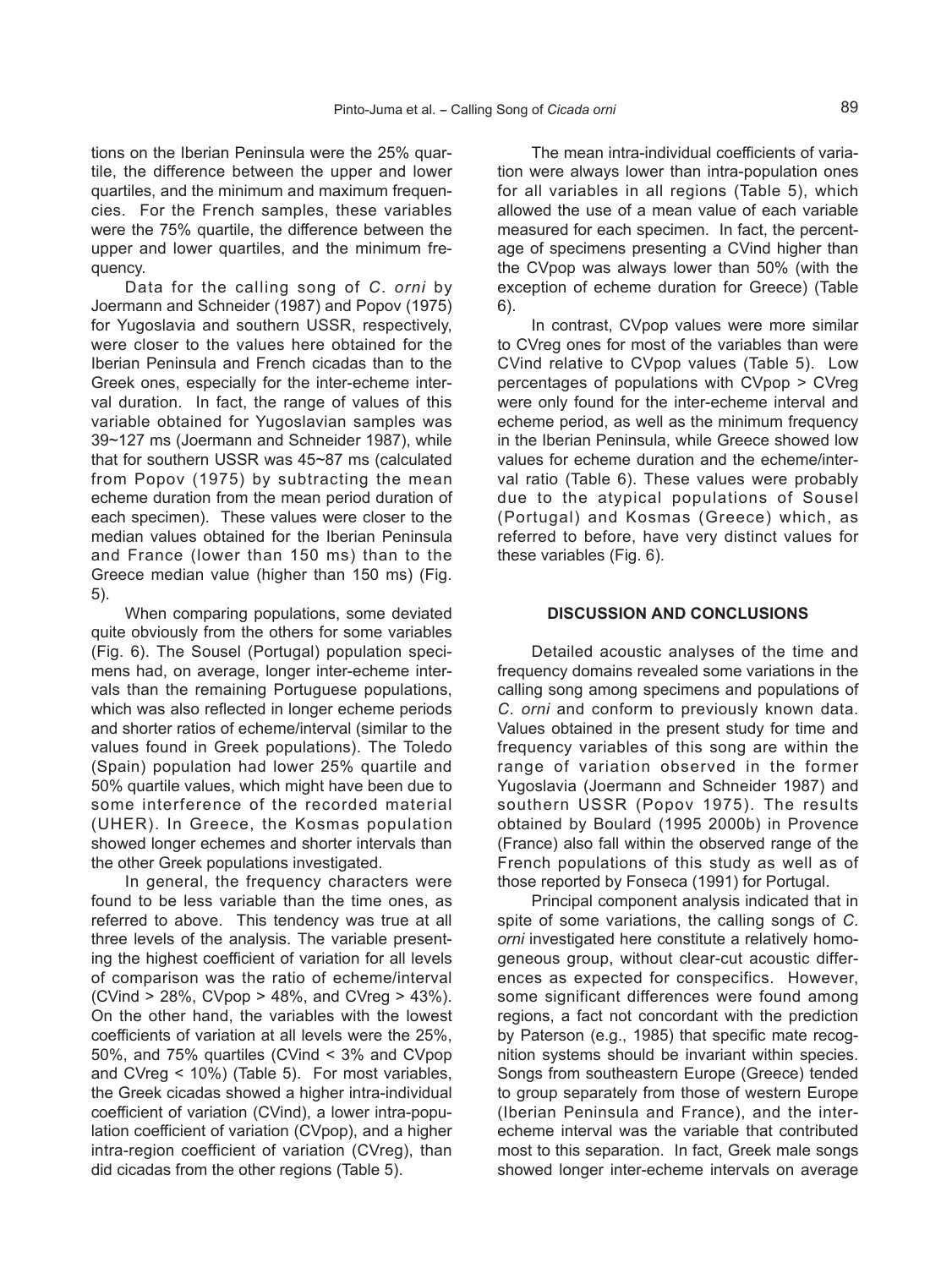than the songs of western Europe as found previously by Quartau et al. (1999). An exception is the Portuguese population at Sousel, which generally showed longer inter-echeme intervals. In Greece and Portugal, the influence of temperature is an unlikely explanation for such differences since the recordings were performed within a similar range of temperatures at all sites. Conversely, the population at Kosmas (Greece) showed shorter interecheme intervals and longer echemes than the typical Greek populations. As this population was the only one recorded at a high elevation (> 1000 m), more-thorough studies should be carried out at this locality as well as at Sousel to better understand these unusual findings.

In addition to the inter-echeme interval, specimens from Greece showed significant differences in relation to the remaining studied regions for almost every acoustic variable in both the time and frequency domains, as shown in the pairwise comparisons. This acoustic differentiation is in agreement with genetic data, namely, isozymes (Quartau et al. 2001), microsatellites (Seabra in prep.), and mitochondrial DNA (Pinto-Juma in prep.) and is probably due to the considerable isolation of such populations throughout the mountain ranges of the Balkans during the ice ages.

It is interesting to note that the songs of the Corsican specimens as well as the Yugoslavian (Joermann and Schneider 1987) and southern USSR (Popov 1975) ones (for time variables, especially inter-echeme intervals) were closer to those of the Iberian Peninsula and France. On the other hand, and as expected due to reasons of geographic proximity, the single Turkish male investigated here had greater similarities with the Greek populations than to other populations.

The only time variable that showed no significant differences between each pair of regions, i.e. that proved to be quite constant across the geographic range of this cicada, was echeme duration. In a comparison of *C*. *orni* with its sibling *C*. *mordoganensis*, echeme duration is the variable which more-obviously readily distinguishes these species, since there is minimal overlap (Simões et al. 2000). Thus, echeme duration is probably one of the most important parameters encoding species-specific information for species recognition. On the other hand and as referred to previously, the inter-echeme interval is quite variable within *C*. *orni*, and its range of variation considerably overlaps that of *C*. *mordoganensis*. Therefore, it is expected that the inter-echeme interval alone is not an important parameter for species recognition and isolation in these species.

Characters for the time domain were found to be more variable (i.e., with higher coefficients of variation) than those for the frequency domain as reported for other cicadas (e.g., Sueur and Aubin 2002). This was expected since the spectrum is especially constrained by the physical properties of the sound-producing organ. In fact, as stated for

|                       | Iberian Peninsula |                   |       | France            |                   |       | Greece            |                   |       |
|-----------------------|-------------------|-------------------|-------|-------------------|-------------------|-------|-------------------|-------------------|-------|
|                       | CVind             | CVpop             | CVreg | CVind             | CVpop             | CVreg | CVind             | CVpop             | CVreq |
| No. of echemes/s      | $\overline{a}$    | $18.36 \pm 8.21$  | 17.48 |                   | $16.08 \pm 0.54$  | 10.26 |                   | $20.11 \pm 5.00$  | 20.58 |
| Echeme duration       | $15.36 \pm 7.02$  | $30.33 \pm 11.90$ | 30.34 | $16.10 \pm 7.29$  | $28.10 \pm 3.21$  | 28.93 | $19.41 \pm 6.76$  | $22.4 \pm 14.47$  | 41.67 |
| Inter-echeme interval | $17.88 \pm 8.04$  | $33.39 \pm 14.03$ | 48.37 | $16.42 \pm 8.36$  | $27.73 \pm 2.64$  | 21.49 | $27.17 \pm 10.21$ | $29.59 \pm 4.66$  | 34.00 |
| Echeme period         | $12.18 \pm 7.53$  | $18.98 \pm 8.07$  | 25.62 | $11.70 \pm 6.08$  | $16.03 \pm 0.97$  | 10.14 | $18.8 \pm 7.44$   | $20.07 \pm 4.61$  | 22.43 |
| Echeme/inter-echeme   |                   |                   |       |                   |                   |       |                   |                   |       |
| interval ratio        | $28.56 \pm 13.90$ | $54.50 \pm 15.81$ | 50.72 | $30.59 \pm 19.18$ | $54.59 \pm 17.20$ | 43.97 | $40.27 \pm 19.13$ | $48.72 \pm 38.42$ | 79.10 |
| Peak frequency        | $4.97 \pm 4.20$   | $8.34 \pm 3.43$   | 3.4   | $3.27 \pm 3.14$   | $6.77 \pm 3.40$   | 2.48  | $5.98 \pm 3.14$   | $6.72 \pm 3.71$   | 6.17  |
| Minimum frequency     | $4.85 \pm 4.30$   | $12.61 \pm 9.87$  | 10.66 | $11.85 \pm 9.71$  | $15.90 \pm 9.65$  | 15.12 | $9.74 \pm 8.58$   | $9.85 \pm 4.57$   | 6.19  |
| Maximum frequency     | $6.83 \pm 5.99$   | $13.05 \pm 4.96$  | 4.54  | $4.20 \pm 4.12$   | $10.26 \pm 5.11$  | 12.40 | $6.02 \pm 3.91$   | $11.68 \pm 5.74$  | 11.48 |
| <b>Bandwidth</b>      | $9.62 \pm 8.01$   | $18.47 \pm 9.93$  | 6.62  | $9.73 \pm 6.92$   | $18.4 \pm 4.88$   | 14.69 | $8.94 \pm 5.52$   | $14.82 \pm 6.05$  | 14.31 |
| 25% Quartile          | $1.06 \pm 0.53$   | $5.54 \pm 1.40$   | 2.77  | $0.77 \pm 0.45$   | $4.14 \pm 1.32$   | 2.23  | $1.74 \pm 1.36$   | $5.83 \pm 2.17$   | 5.17  |
| 50% Quartile          | $1.48 \pm 1.08$   | $7.35 \pm 2.32$   | 1.78  | $1.38 \pm 0.70$   | $6.2 \pm 2.25$    | 5.11  | $2.06 \pm 1.55$   | $6.42 \pm 3.54$   | 6.50  |
| 75% Quartile          | $1.79 \pm 1.96$   | $7.18 \pm 1.88$   | 2.97  | $2.16 \pm 1.95$   | $7.75 \pm 2.84$   | 8.71  | $2.93 \pm 2.49$   | $9.97 \pm 4.87$   | 9.58  |
| 75% Quartile -        | $4.97 \pm 4.65$   | $14.71 \pm 5.30$  | 8.35  | $6.57 \pm 6.35$   | $20.14 \pm 7.95$  | 22.07 | $8.21 \pm 6.44$   | $23.58 \pm 7.95$  | 23.41 |
| 25% Quartile          |                   |                   |       |                   |                   |       |                   |                   |       |

**Table 5.** Coefficients of variation for each acoustic variable analyzed within specimens (CVind) within populations (CVpop) (average  $\pm$  standard deviation) and within regions (CVreg) for the three areas investigated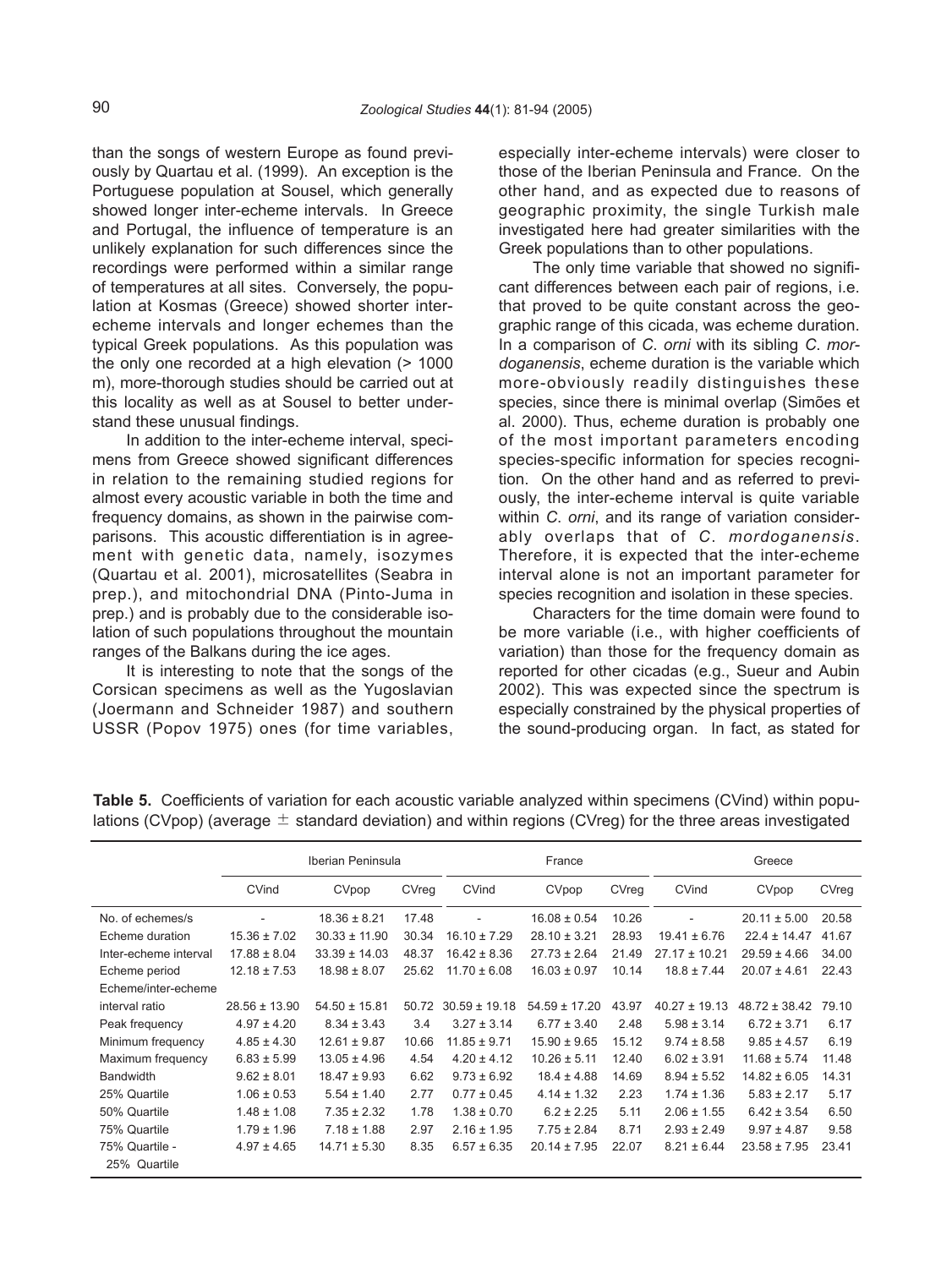

**Fig. 6.** Boxplots of the 13 acoustic (including five time and eight frequency) variables of the calling song of *Cicada orni* investigated for each population. (for an explanation of the abbreviations see table 1).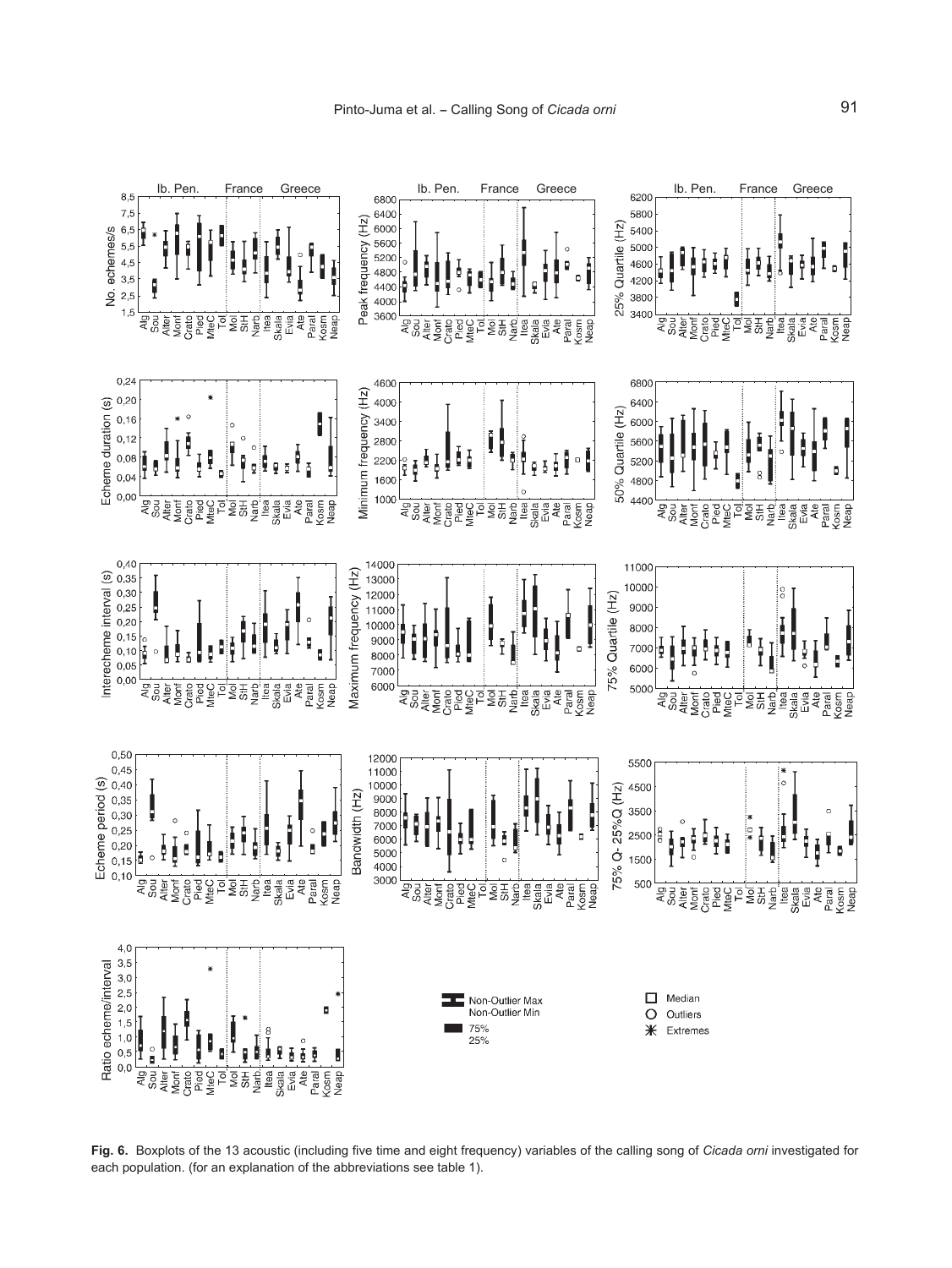insects in general by Stumpner and Helversen (2001), the time pattern of the song is usually more important in the recognition of a conspecific signal than its spectrum, since this latter differs much less between related species.

Intra-individual variability was found to be higher in the Greek populations than in those from the other regions investigated. This might be related to a stronger interaction among specimens due to the higher densities of cicadas found in Greece. Consequently, at the intra-population level, the acoustic variability was low. On the other hand, Greek songs also proved to have a higher level of intra-regional variation than songs from the remaining areas. An explanation for this might be the very high density of cicadas in Greece and consequently a more-pronounced chorus effect which is important for attracting females and pair formation (as has also been shown for *Magicicada* spp. by Karban (1981) and Williams and Kimberly (1991)). Therefore, this chorus effect might have promoted a scattered distribution and population isolation and, as such, enhanced divergence between different cicada populations.

It is likely that significant regional differentiation might have occurred during the glacial periods, when *C*. *orni* was split into isolated populations in at least two main Mediterranean areas  $$ the Iberian Peninsula in the west and the southeastern Aegean area (including the mainland and islands) (Taberlet et al. 1998). Therefore, the extant eastern populations of *C*. *orni* would have been derived from such isolated Aegean refuge stock, an isolation which would have promoted substantial microevolutionary genetic diversification as in other groups (Avise and Walker 1998). In such a view, the Aegean area and West Asia Minor might correspond to the original area of dispersal and expansion of *C*. *orni* during Pleistocene climatic cycles, as probably occurred with many widespread species over the entire Mediterranean basin (Oosterbroek and Arntzen 1992, Oosterbroek 1994). In fact and in corroboration with Hewitt (e.g., 1996 1999) and others, the southern European population genomes of many animal species show greater haplotype diversity. As suggested before, this was probably due to the existence of southern ice age refugia, such as the Aegean coastal zones, valleys, and islands, which were subjected to repeated cycles of isolation through the mountain ranges of the Balkans, and from where expansion cycles took place for colonizing more-northerly and western areas during interglacial warmer periods.

In summary, further investigations on *C*. *orni* are needed not only at the acoustic but also at the genetic and phylogeographic levels to foster a better understanding of the history of the intriguing distinctiveness of its southeastern populations.

|                                | Iberian Peninsula |               | France        |               | Greece        |               |
|--------------------------------|-------------------|---------------|---------------|---------------|---------------|---------------|
|                                | CVind > CVpop     | CVpop > CVreg | CVpop > CVind | CVreg > CVpop | CVind > CVpop | CVpop > CVreq |
| No. of echemes/s               |                   | 50%           | -             | 100%          |               | 57.10%        |
| Echeme duration                | 9.86%             | 37.50%        | 13.79%        | 33.30%        | 52.17%        | 14.30%        |
| Inter-echeme interval          | 9.86%             | 25%           | 10.35%        | 100%          | 34.78%        | 28.60%        |
| Echeme period                  | 15.49%            | 12.50%        | 20.69%        | 100%          | 34.78%        | 28.60%        |
| Echeme/inter-echeme            | 9.86%             | 62.50%        | 10.35%        | 66.70%        | 27.54%        | 14.30%        |
| interval ratio                 |                   |               |               |               |               |               |
| Peak frequency                 | 21.74%            | 100%          | 26.67%        | 100%          | 26.09%        | 57.10%        |
| Minimum frequency              | 11.59%            | 14.30%        | 33.33%        | 33.30%        | 34.78%        | 71.40%        |
| Maximum frequency              | 14.49%            | 100%          | 13.33%        | 33.30%        | 10.15%        | 42.90%        |
| <b>Bandwidth</b>               | 15.94%            | 100%          | 13.33%        | 66.70%        | 14.49%        | 57.10%        |
| 25% Quartile                   | $0\%$             | 100%          | 0%            | 100%          | 2.90%         | 57.10%        |
| 50% Quartile                   | $0\%$             | 100%          | $0\%$         | 66.70%        | 2.90%         | 42.90%        |
| 75% Quartile                   | 2.90%             | 100%          | $0\%$         | 33.30%        | 4.35%         | 42.90%        |
| 75% Quartile - 25%<br>Quartile | 8.70%             | 85.70%        | $0\%$         | 33.30%        | 4.35%         | 28.60%        |

**Table 6.** Percentage of specimens presenting CVind > CVpop and percentage of populations presenting CVpop > CVreg. CVind coefficient of variation within individuals; CVpop coefficient of variation within populations; and CVreg coefficient of variation within regions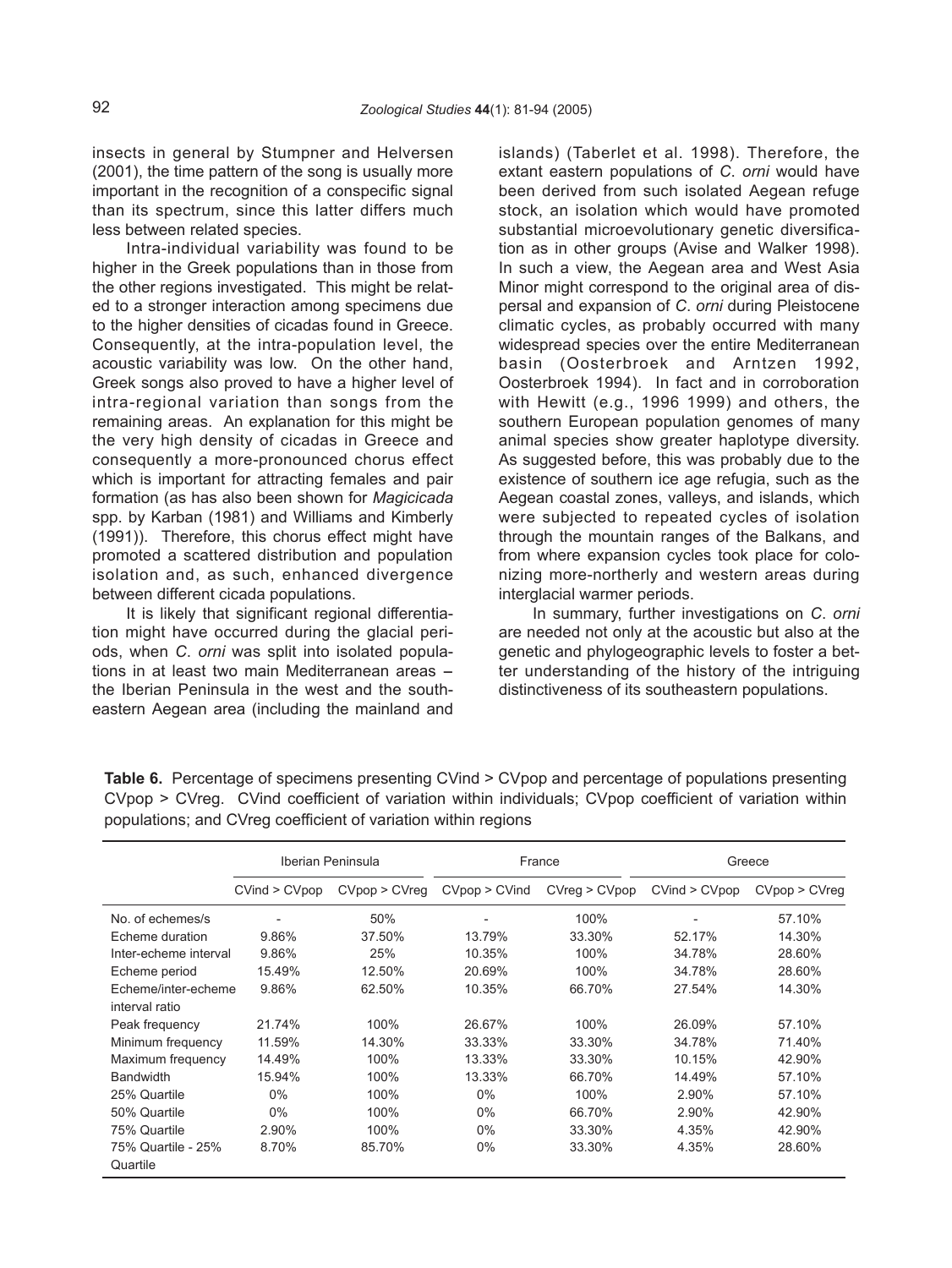**Acknowledgments:** We are grateful to Jérôme Sueur (Muséum National d, Histoire Naturelle, Paris, France) for recording some of the cicada specimens. We also thank Sakis Drosopoulos (Agricultural University of Athens, Athens, Greece), Stéphane Puissant (Muséum National d , Histoire Naturelle Muséum, Paris, France), and Genage André (Faculdade de Ciências de Lisboa, Portugal), for help in the field, and Mónica Ribeiro and Teresa Fernandes (Faculdade de Ciências de Lisboa, Lisboa, Portugal) for some of the Portuguese recordings. This study was partially financially supported by Fundação para a Ciência e a Tecnologia (FCT, Portugal through PhD grants SFRH/BD/1027/2000 and PRAXIS BD/18229/98), by project no. 537C1 (Portuguese ICCTI and French Embassy in Lisbon), and by the Centre for Environmental Biology (FCT). We are also appreciative of the referees and the English Editor whose comments considerably improved the manuscript.

### **REFERENCES**

- Alexander RD. 1967. Acoustical communication in arthropods. Annu. Rev. Entomol. **12:** 495-526.
- Avise JC, D Walker. 1998. Pleistocene phylogeographic effects on avian populations and the speciation process. Proc. Roy. Soc. Lond. B Biol. **265:** 457-463.
- Bennet-Clark HC. 1998. How cicadas make their noise. Sci. Am. **5:** 36-39.
- Boulard M. 1995. Postures de cymbalisation, cymbalisations et cartes d'identité acoustique de cigales. 1. Généralités et espéces méditerranéennes (Homoptera, Cicadoidea). EPHE Biol. Évol. Insectes **7/8:** 1-72.
- Boulard M. 2000a. Appareils, productions et communications sonores chez les insectes en général et chez les cigales en particulier. EPHE Biol. Évol. Insectes **13:** 75-110.
- Boulard M. 2000b. Espèce, milieu et comportement. EPHE Biol. Évol. Insectes **13:** 1-14.
- Claridge MF. 1985. Acoustic signals in the Homoptera: behavior, taxonomy, and evolution. Annu. Rev. Entomol. **30:** 297-317.
- Claridge MF, MR Wilson, JS Singhrao. 1979. The songs and calling sites of two European cicadas. Ecol. Entomol. **4:** 225-229.
- Cooley JR, DC Marshall. 2001. Sexual signalling in periodical cicadas, *Magicicada* spp. (Hemiptera: Cicadidae). Behaviour **138:** 827-855.
- Dytham C. 2003. Choosing and using statistics, a biologist's guide. 2nd ed. Oxford, UK: Blackwell Science, 248 pp.
- Fonseca PJ. 1991. Characteristics of the acoustic signals in nine species of cicadas (Homoptera, Cicadidae). Bioacoustics **3:** 173-192.
- Fonseca PJ, MA Revez. 2002. Song discrimination by male cicadas *Cicada barbara lusitanica* (Homoptera, Cicadidae). J. Exp. Biol. **205:** 1285-1292.
- Hewitt GM. 1996. Some genetic consequences of ice ages, and their role in divergence and speciation. Biol. J. Linn.

Soc. **58:** 247-276.

- Hewitt GM. 1999. Post-glacial re-colonization of European biota. Biol. J. Linn. Soc. **68:** 87-112.
- Joermann G, H Schneider. 1987. The songs of four species of cicada in Yugoslavia (Homoptera: Cicadidae). Zool. Anz. **219:** 283-296.
- Karban R. 1981. Flight and dispersal of periodical cicadas. Oecologia **49:** 385-390.
- Moore TE. 1993. Acoustic signals and speciation in cicadas (Insecta: Homoptera: Cicadidae). *In* DR Lees, D Edwards, eds. Evolutionary patterns and processes. Linnean Society Symposium no. 14, London: Academic Press, pp. 269-284.
- Nast J. 1972. Palaearctic Auchenorrhyncha (Homoptera), an annotated checklist. Warszawa, Poland: Polish Scientific Publications, 550 pp.
- Oosterbroek P. 1994. Biodiversity of the Mediterranean region. Syst. Conserv. Eval. **50:** 289-307.
- Oosterbroek P, JW Arntzen. 1992. Area-cladograms of circum-Mediterranean taxa in relation to Mediterranean paleogeography. J. Biogeogr. **19:** 3-20.
- Paterson HEH. 1985. The recognition concept of species. *In* ES Vrba, ed. Species and speciation. Pretoria, SA: Transvaal Museum Monograph no. 4, pp. 21-29.
- Patterson IJ, G Massei, P Genov. 1997. The density of cicadas *Cicada orni* in Mediterranean coastal habitats. Ital. J. Zool. **64:** 141-146.
- Popov AA. 1975. The structure of the tymbals and the characteristics of the sound signals in singing cicadas (Homoptera, Cicadidae) in the southern regions of the USSR. Entomol. Rev. **54:** 7-35.
- Pringle JWS. 1954. A physiological analysis of cicada song. J. Exp. Biol. **31:** 525-556.
- Puissant S, J Sueur. 2001. Contribution à l'étude des Cigales de Corse (Hemiptera, Cicadidae). Bull. Soc. Entomol. Fr. **106:** 429-436.
- Quartau JA, MT Rebelo, PC Simões, TM Fernandes, MF Claridge, S Drosopoulos, JC Morgan. 1999. Acoustic signals of populations of *Cicada orni* L. in Portugal and Greece (Homoptera: Auchenorrhyncha: Cicadomorpha: Cicadidae). Reichenbachia **33:** 7-80.
- Quartau JA, M Ribeiro, PC Simões, MM Coelho. 2001. Genetic divergence among populations of two closely related species of Cicada Linnaeus (Hemiptera: Cicadoidea) in Portugal. Insect Syst. Evol. **32:** 99-106.
- Simões PC, MM Boulard, MT Rebelo, S Drosopoulos, MF Claridge, JC Morgan, JA Quartau. 2000. Differences in the male calling songs of two sibling species of *Cicada* (Hemiptera: Cicadoidea) in Greece. Eur. J. Entomol. **97:** 437-440.
- Sokal RR, FJ Rholf. 1981. Biometry. The principles and practice of statistics in biological research. New York, NY: WH Freeman, 859 pp.
- Specht R. 2002. Avisoft-SASLab Pro-Sound analysis and synthesis laboratory. vers. 4.1d, Berlin.
- StatSoft 2001. STATISTICA vers. 6.0, Tulsa.
- Stumpner A, D von Helversen. 2001. Evolution and function of auditory systems in insects. Naturwissenschaften **88:** 159-170.
- Sueur J, T Aubin. 2002. Acoustic communication in the Palaeartic red cicada, *Tibicina haematodes*: chorus organisation, calling-song structure, and signal recognition. Can. J. Zool. **80:** 126-136.
- Sueur J, S Puissant, PC Simões, S Seabra, M Boulard, JA Quartau. 2004. Cicadas from Portugal: revised list of